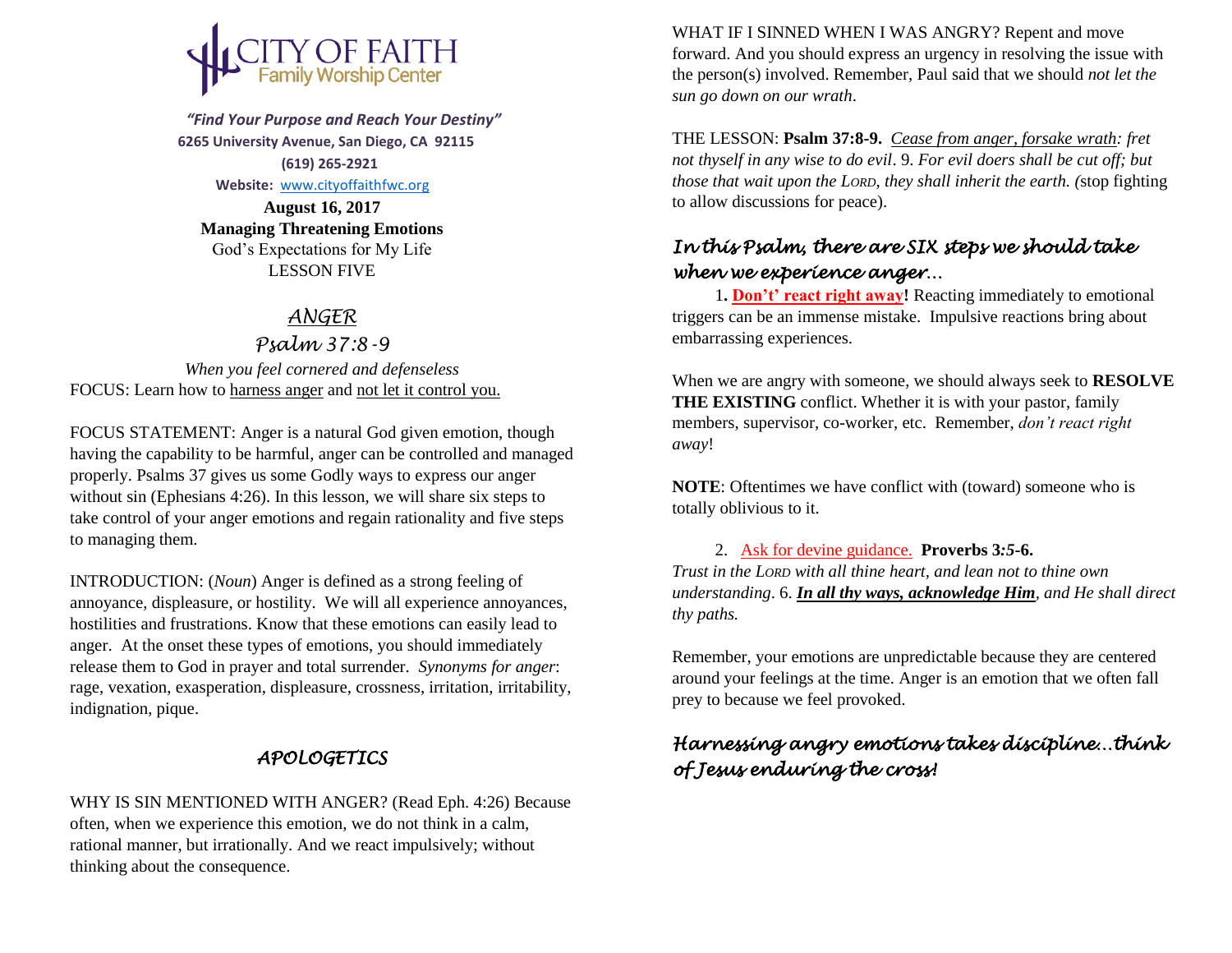#### 3**. Find a healthy Outlet**. Some practical Steps:

- a) Get some exercise!
- b) Find a place to relax (at work- your break room) at home, your favorite relaxing spot, i.e., patio, front yard, etc.
- c) Read a book. Not only does reading stimulate the brain, but the body is also in a relaxed state.

#### 4. **See the big picture.**

Think before you react! Give careful consideration to other consequences that could result from an impulsive, irrational, angry response. Just because you can, doesn't mean you should.

Always consider how others could be impacted by our reaction, and our words. Experiences make lasting impressions upon others about who we are. Even after we have repented and improved our behavior, people tend to remember.

 5. **Replace your thoughts**. Philippians 4:8 (NKJV) *Finally, brethren, whatever things are true, whatever things are noble, whatever things are just, whatever things are pure, whatever things are lovely whatever things are of good report, if there is any virtue and if there is anything praiseworthy -meditate on these things*. Think on things that are ……true -noble – just – pure – lovely – and good news (good report).

**Philippians 2:5** - *Let this mind be in you which was ALSO in Christ Jesus*:

#### 6. **Forgive your emotional triggers.**

Listed below, are twenty-six Bible verses on forgiveness: (Matt 6:14-15; Matt. 6:9-15; Matt. 26:28; Mk. 11:25; Col. 3:13; Lk. 17:3-4; Eph. 4:31-32; I John 1:9; Isa 43:25-26; Ac. 3:19; Isa. 1:18; 2 Co. 5:17; Ep. 1:7; Heb.10:17; Dan. 9:9; Col. 1:13-14; Ps. 103:2; Nu. 14:19- 21; Mi. 7:18-19).

Each of us have triggers; while some may have more than others. Whoever (he/she) they may be, you must forgive! To receive forgiveness, you must forgive others.

# *There are FIVE Steps to Managing Your Emotional Triggers*

1. **Be honest** and accept responsibility for your own actions! Accept yourself as powerful and not a victim to remove the veil of self-deception. When you seek to identify what is triggering your inthe-moment feelings, you then give yourself the chance to feel differently, if you want to.

2. **Recognize** the emotional reaction that you're experiencing in your mind/body. If you notice an irregularity in your breathing pattern, or increase in your heart rate; ask yourself, "Why is this happening?'

Caution: Don't judge or fear your emotions. No matter what you learned about the evils of emotions, if you don't recognize your feelings, you can't change them from negatively impacting your relationships, job performance, and overall happiness.

3. **ASK YOURSELF WHAT** (or Who) **IS triggering the anger**? What do you think you lost, or what was it that you did not get that you expected, or desired to have?

Our strengths that have helped in life are also our greatest emotional triggers when we feel someone is not honoring one of them.

The following list includes some of the most common needs that trigger anger emotions when we feel that one, or more of these needs (triggers) are not, or will not be met:

 $\triangleright$  Acceptance, respect, be liked, be understood, be needed, be valued, be in control, be right, be treated fairly, attention, comfort, freedom, peacefulness, balance, consistency, order, predictability, love, safety, feel included, autonomy, fun, new challenges, independence.

When the brain perceives that someone has taken or plans to take one of these important things away from us, our emotions are triggered.